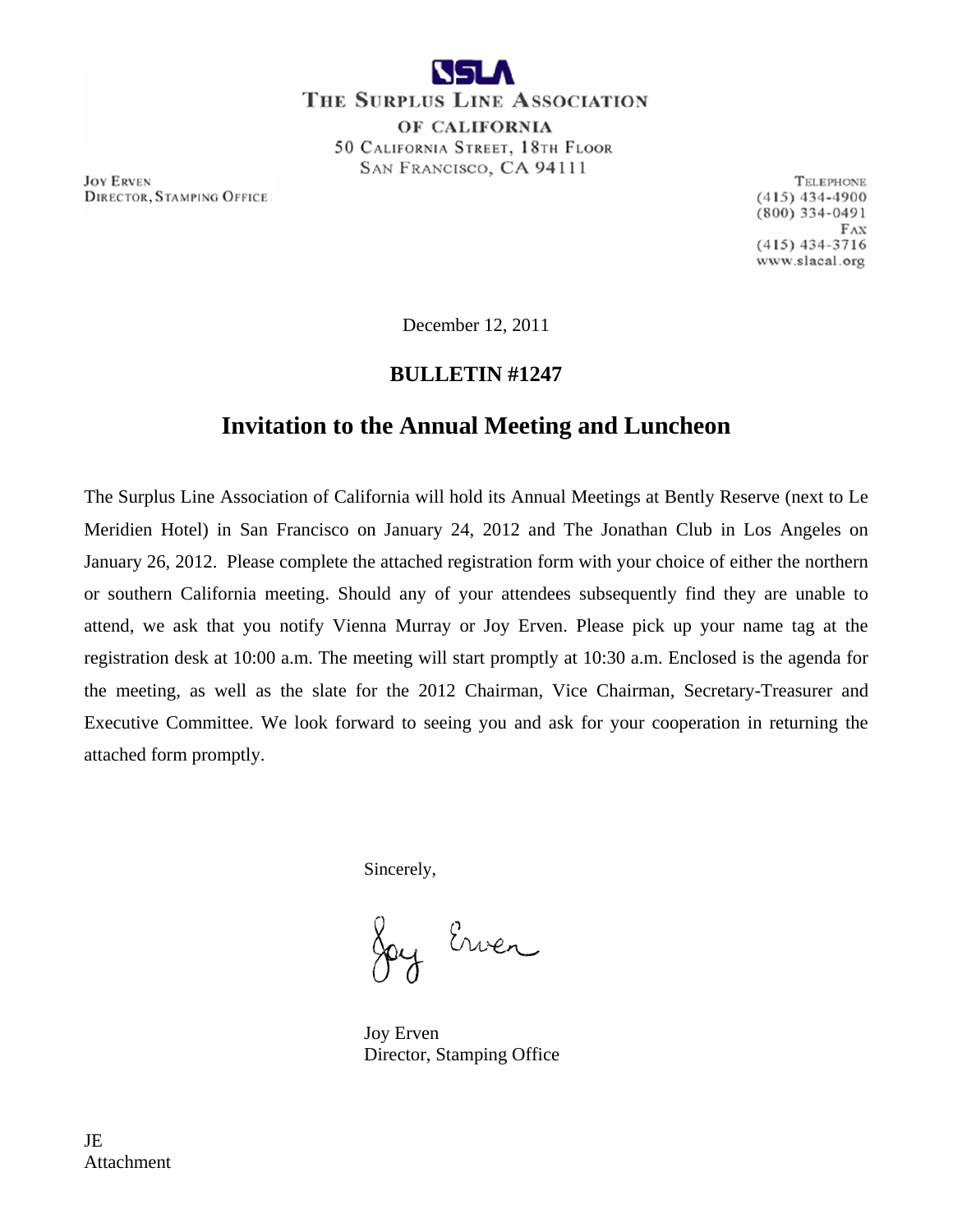## **SLATE OF THE 2012 OFFICERS AND EXECUTIVE COMMITTEE**

#### Mr. Davis Moore - **SLA Chairman** Worldwide Facilities, Inc.

Ms. Pam Quilici - **SLA Vice Chairman** Crouse & Associates Insurance Brokers, Inc.

Mr. Ian Fitt - **SLA Secretary – Treasurer**  Western Re/Managers Insurance Services, Inc.

Mr. Patrick Hanley - SLA Past Chairman Socius Insurance Services, Inc.

Mr. Dean Andrighetto ACE USA – Westchester Specialty

Mr. Denis Brady R-T Specialty, LLC

Mr. Chris Brown Brown & Riding Insurance Services, Inc.

Mr. John Edack Arch Specialty Insurance Agency, Inc.

Mr. Rupert Hall M. J. Hall & Company, Inc.

Mr. Phil Mazur Swett & Crawford

Ms. Anne McNally Wells Fargo Insurance Services USA, Inc.

Mr. Les Ross Wholesale Trading Co-Op Insurance Services, LLC

Mr. Gerald J. Sullivan Gerald J. Sullivan & Associates, Inc.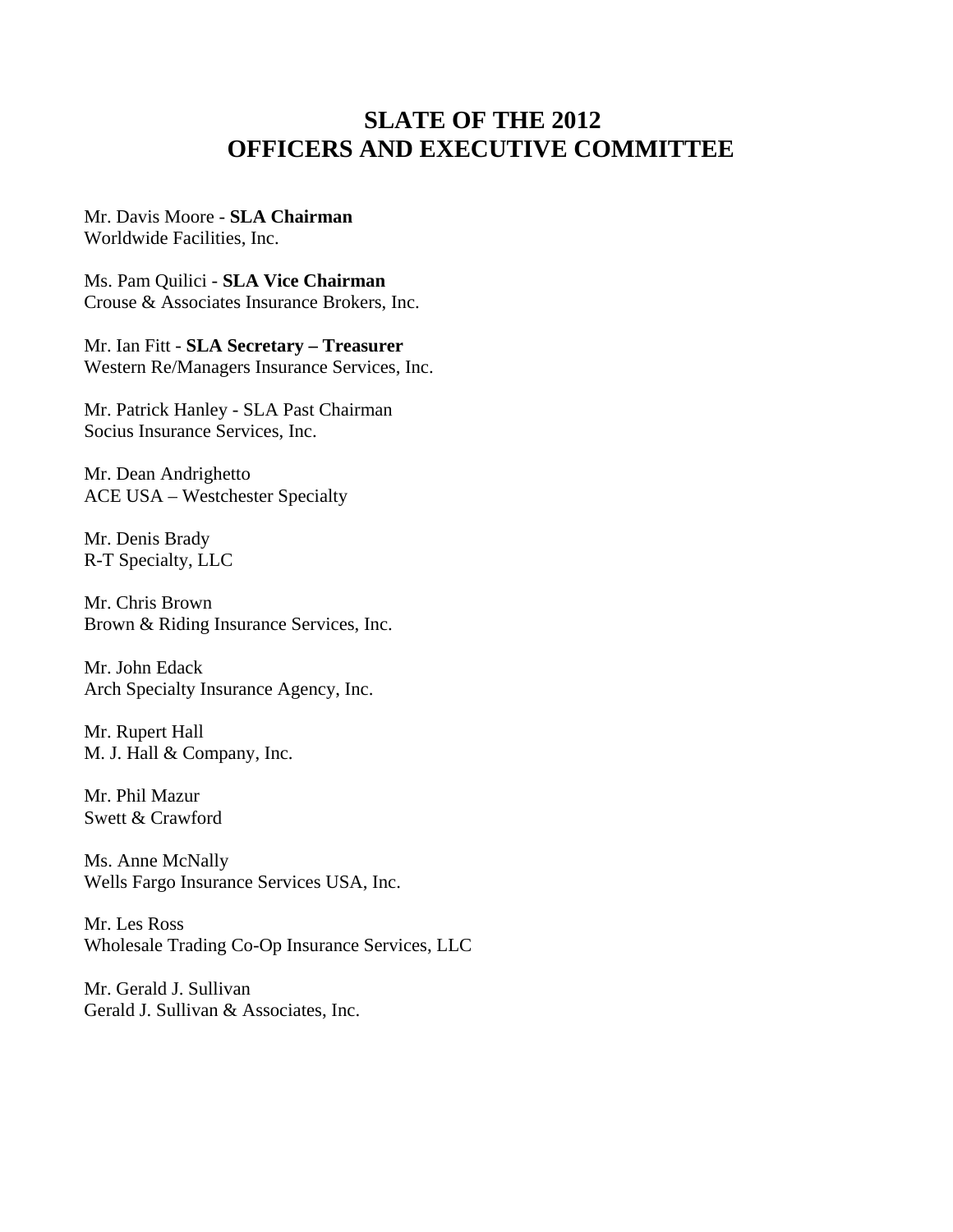## **ANNUAL MEETING AGENDA**

### **Tuesday, JANUARY 24, 2012 - 10:30 A.M.**

Bently Reserve (next to Le Meridien Hotel) 301 Battery St. San Francisco, CA 94103

&

### **Thursday, JANUARY 26, 2012 -10:30 A.M.**

The Jonathan Club 545 South Figueroa St. Los Angeles, CA 90071 *Jacket & Tie required for men Business attire for women* 

- 1. Registration 10:00 a.m. to 10:30 a.m.
- 2. Roll Call 10:30 a.m.
- 3. Minutes of previous meeting
- 4. Report from the Chairman
- 5. Report from the Secretary-Treasurer
- 6. Report from the Director, Stamping Office
- 7. Election of Officers and Executive Committee
- 8. Legal Update
- 9. Reception and Luncheon 12:00 p.m. to 1:30 p.m.